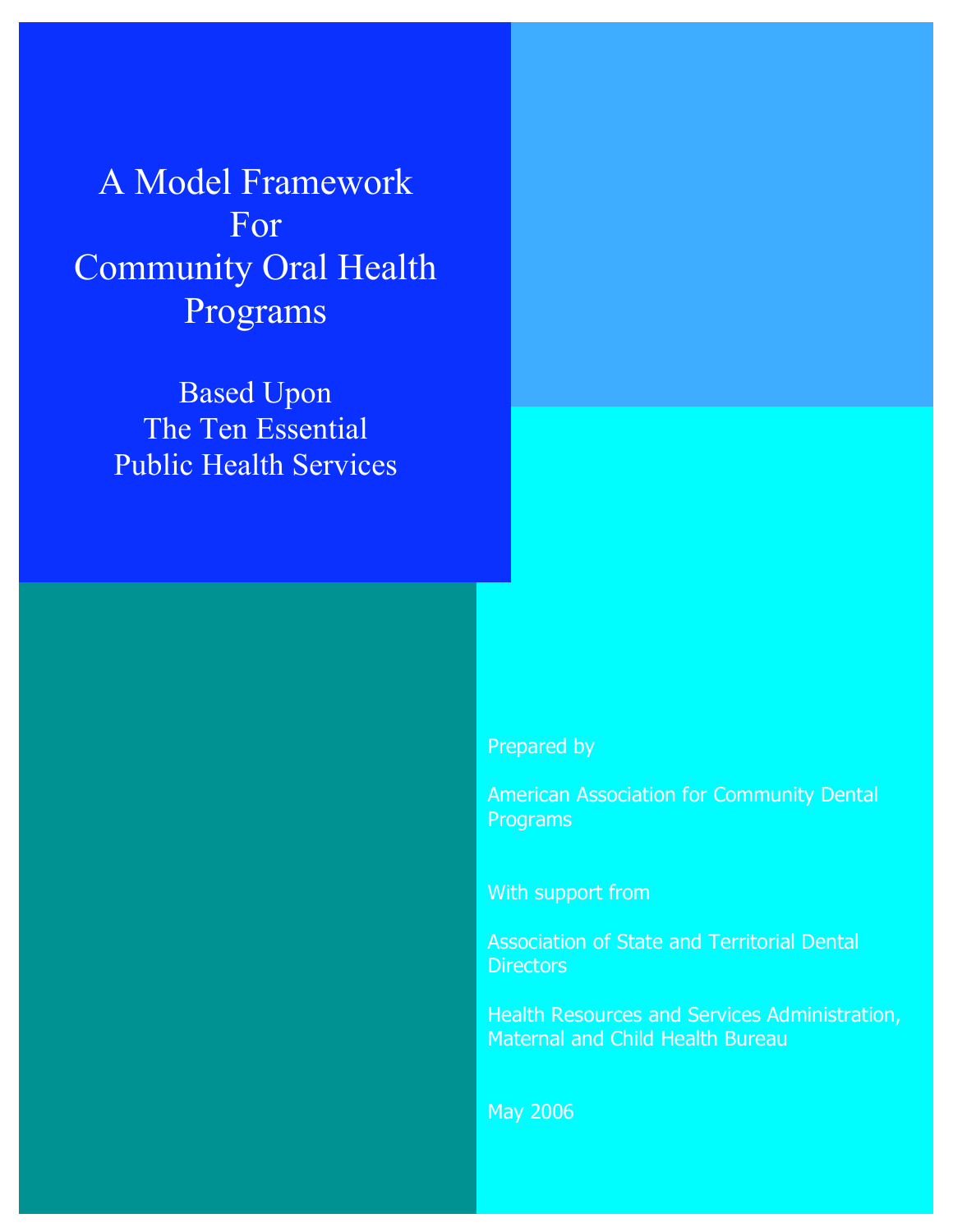#### **Introduction**

Oral disease affects every community. It is the responsibility of local public health agencies (LPHAs) to assess the oral health needs of the communities they serve and to develop policies and programs to help ensure that those needs are met. LPHAs are ideally positioned to identify specific community oral health problems; to compare community data with overall state and national surveillance data; and to build broad community support for public policies, regulations, funding, and other means for improving community oral health. In 2001, the National Association of County and City Health Officials (NACCHO) estimated that there were about 2,900 LPHAs nationwide, of which only 658 have community oral health programs.<sup>1</sup> LPHAs vary in organization, type, staffing, and services provided, so not all of them can provide the same level of community oral health programming.

The American Association for Community Dental Programs (AACDP) developed *A Model Framework for Community Oral Health Programs* **(**the *Framework*), a policy document describing the integration of oral health into the 10 essential public health services.<sup>2</sup> The 10 essential public health services provide a nationally accepted framework within which to describe the public health core functions needed to achieve the goal of healthy people living in healthy communities. The *Framework* provides a context in which to consider the relationship between oral health activities, public health responsibilities, and desired outcomes and describes how oral health can be promoted within the context of the 10 essential public health services to improve a community's overall health status.

To accomplish their goals, LPHAs must strive to meet the *Competencies for Dental Public Health.*<sup>3</sup> They must also work toward complying with accepted standards and guidelines that address *Healthy People 2010* oral health objectives*.* <sup>4</sup> LPHAs need to be creative and flexible to optimize community oral health outcomes. The *Framework* can help LPHAs advocate for community oral health within the context of overall public health.

AACDP has also developed *A Guide for Developing and Enhancing Community Oral Health Programs* (the *Guide*) as a companion to the Framework. The *Guide* walks readers through the steps needed to develop, integrate, expand, or enhance community oral health programs. Together, the *Framework* and the *Guide* may be used to stimulate LPHAs' interest in integrating oral health into existing programs or activities and to facilitate to the development, expansion, or enhancement of existing community oral health programs.

# **Background**

In 1985, the Association of State and Territorial Dental Directors (ASTDD) developed *Guidelines for State and Territorial Oral Health Programs* based on the public health core functions of assessment, policy development, and assurance, as identified in the 1988 Institutes of Medicine report, *The Future of Public Health*. <sup>5</sup> In 2005, ASTDD revised the *Guidelines* to encompass and expand upon the 10 essential public health services. The revised edition of the *Guidelines* is linked to the ASTDD proven and promising best practices for state and community oral health programs. 6

The 10 essential public health services were developed in 1994 by the Essential Public Health Services Work Group of the Core Public Health Functions Steering Committee as a companion to the three public health core functions described in *The Future of Public Health*. The 10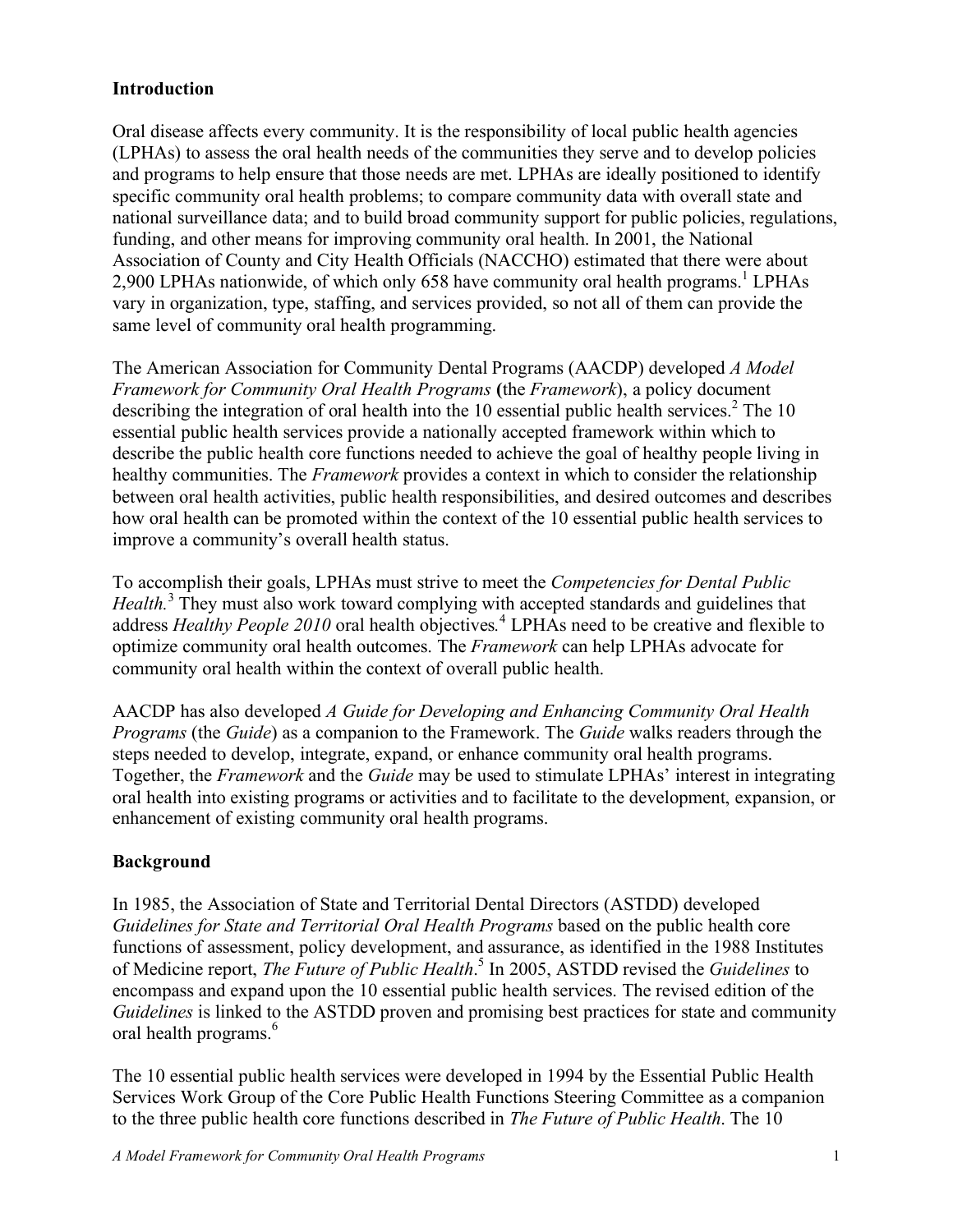essential public health services grew out of a need to better communicate the scope and importance of government public health to the general public and to legislators. In 2005, NACCHO used the 10 essential public health services to develop the *Operational Definition of a Functional Local Health Department.* <sup>7</sup> The goal of the *Operational Definition* is "to develop a shared understanding of what people in any community, regardless of its size, can reasonably expect its local public health agency to provide." LPHAs can use the *Operational Definition* to identify gaps between expectations and actual performance.

In 2004, a workgroup of AACDP, with funding from ASTDD (which is supported by the Health Resources and Services Administration's [HRSA's] Maternal and Child Health Bureau [MCHB]), began work on the *Framework,* which is based on NACCHO's *Operational Definition* and the 10 essential public health services*.*

# **The Ten Essential Public Health Services**

The 10 essential public health services are described below. For each service, oral health activities are cited that illustrate the role of oral health in the context of overall public health.

## Essential Public Health Service 1: Monitor health status to identify community health problems.

- 1. Obtain and share data that provides information on the community's oral health (e.g., prevalence of early childhood caries and dental caries, untreated caries, oral cancer rates).
- 2. Determine access to oral health care for the uninsured or underinsured, and determine community capacity to meet oral health needs.
- 3. Analyze data to identify trends and population oral health risks (e.g., poverty levels, undocumented immigrants, lack of water fluoridation, adverse pregnancy outcomes, cardiovascular disease).
- 4. Review national, regional, and state oral health data for comparison and planning purposes.
- 5. Conduct efforts or contribute oral health expertise to community health assessments to develop a comprehensive picture of the public's oral health (e.g., Title V needs assessment) and to educate.
- 6. Integrate oral health data with other health-assessment and data-collection efforts conducted by the public health system (e.g., Youth Risk Behavior Survey).
- 7. Develop relationships with oral health professionals and others in the community who have information on diseases and other conditions relevant to public health, and facilitate information exchanges (e.g., among Head Start programs, community heath centers, schools, nursing homes, and hospital emergency units).

## Essential Public Health Service 2: Diagnose and investigate identified health problems and health hazards in the community.

- 1. Identify oral health problems and environmental hazards to general health (e.g., improper fluoride levels, amalgam disposal).
- 2. Track trends and behaviors that identify emerging oral health problems (e.g. diabetes mellitus, obesity, lack of dental insurance, inadequate Medicaid/State Children's Health Insurance Program [SCHIP] coverage, insufficient number of oral health professional participating in Medicaid/SCHIP).
- 3. Participate in LPHA planning for emergency preparedness.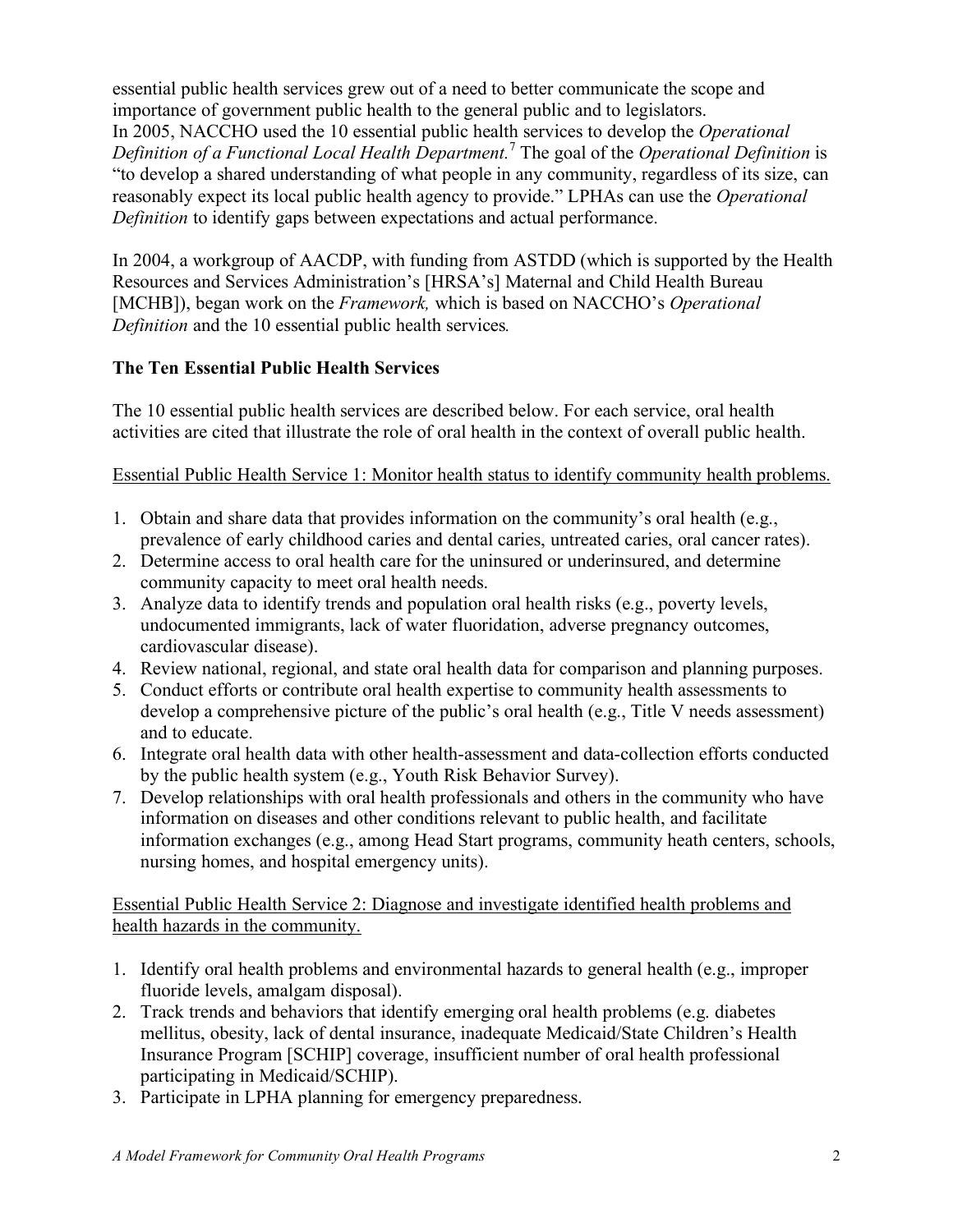- 4. Identify and advocate for changes in social and economic conditions that adversely affect the public's oral health.
- 5. Maintain access to laboratory expertise and capacity to help monitor and report on community and environmental health status (e.g., water plant operations, private well monitoring).

Essential Public Health Service 3: Inform, educate and empower people about health issues.

- 1. Share oral health and related information with individuals, community groups, agencies, and the general public to improve understanding of the issues affecting public health (e.g., social, economic, educational, and environmental issues).
- 2. Provide information that is appropriate for the cultures and literacy levels of various audiences to help individuals understand the decisions they can make to promote their own oral health and the actions agencies can take to promote oral health.
- 3. Conduct health-promotion activities to improve the oral health status of the community (e.g., tobacco-cessation activities, oral-cancer-detection activities).
- 4. Mobilize the community to advocate for policies and activities that will improve the public's oral health (e.g., community water fluoridation policies).
- 5. Work with the media to convey information of oral health significance (e.g., relationship between diet and oral health).

Essential Public Health Service 4: Mobilize community partnerships to identify and solve health problems.

- 1. Contribute oral health expertise to a comprehensive planning process that engages the community in identifying, prioritizing, and solving their public health problems and establishing oral-health-related goals.
- 2. Support and/or implement strategies that address identified oral health problems through the development and maintenance of partnerships of public and private organizations, government agencies, businesses, schools, and the media.
- 3. Develop partnerships to generate interest in and support for improved community oral health status.
- 4. Identify potential advocates and organizations that represent populations effected by oral health problems and disparities (e.g., Head Start participants, individuals with developmental disabilities, families who are homeless, senior citizens).
- 5. Develop advocates (i.e., "champions") to support the development of community oral health programs.

## Essential Public Health Service 5: Develop policies and plans that support individual and community health efforts.

- 1. Serve as a primary oral health resource to guide federal, state, and local elected and appointed officials to establish and maintain sound public health and oral health policies, practices, and capacity (e.g., fluoridation, oral services in Medicaid/Medicare, state dental practice acts, MCH block grant, tobacco policy, comprehensive school health programs, oral health services for high-risk populations).
- 2. Provide oral health expertise to policy development efforts to improve physical, social, and environmental conditions in the community that adversely affect public health (e.g., school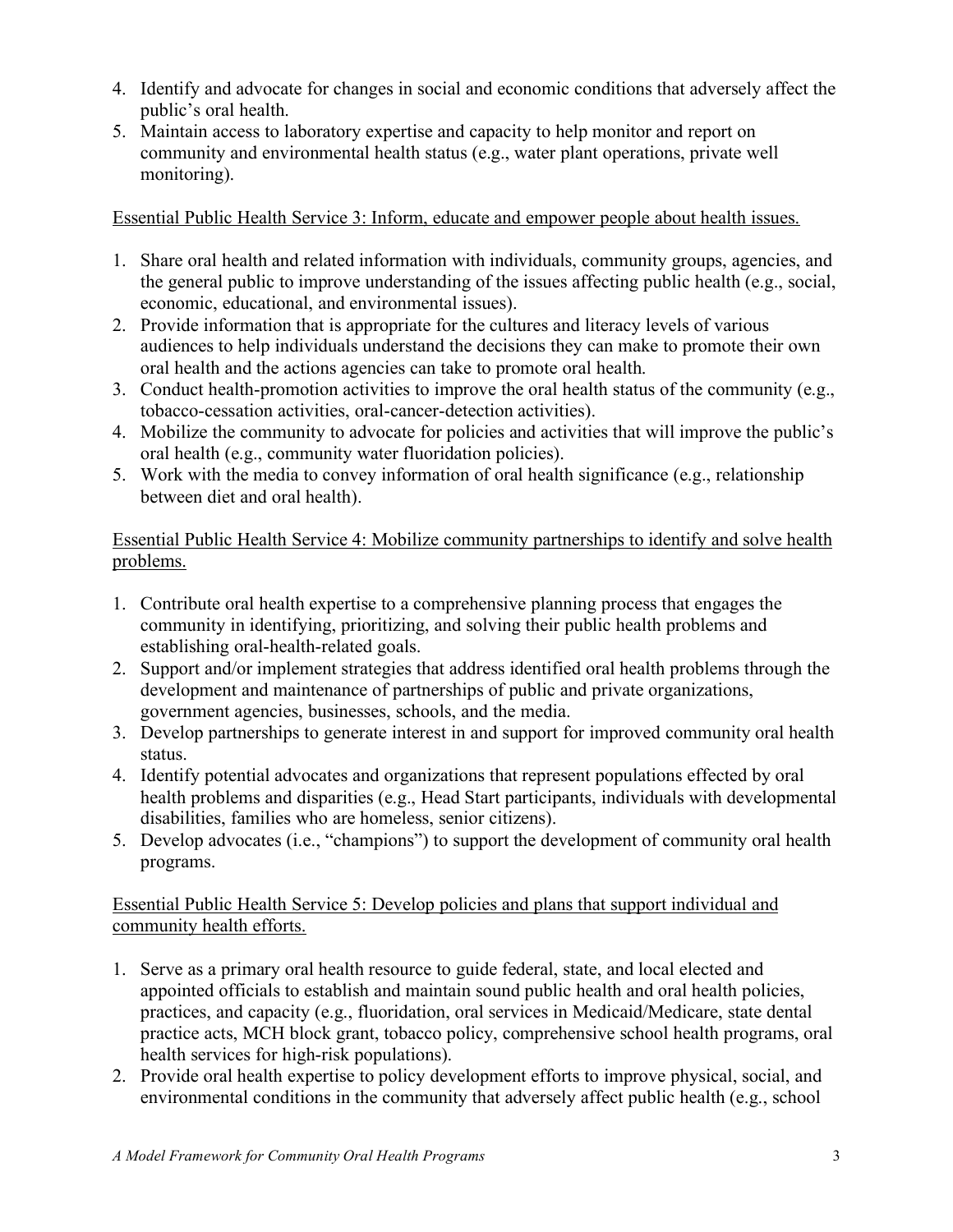lunch programs/beverage contracts, long-term care and correctional facilities, tobacco-free public places).

- 3. Engage in LPHA strategic planning to develop a vision, mission, and guiding principles for the agency that is responsive to the community's oral health needs.
- 4. Develop community oral health vision and mission statements and guiding principles that reflect the community's oral health needs.

Essential Public Health Service 6: Enforce laws and regulations that protect health and ensure safety.

- 1. Monitor laws, ordinances, regulations, and policies that impact oral health, and take steps to ensure their enforcement to maintain or improve oral health in the community (e.g., Medicaid/Early and Periodic Screening, Diagnosis and Treatment requirements; Head Start program performance standards; nursing home oral examination requirements; fluoridation laws; blood-borne pathogen standards).
- 2. Educate policymakers on gaps in public health law, ordinances, regulations, and policies needed to protect the public's oral health (e.g., adult Medicaid oral services).
- 3. Inform and educate individuals and organizations about the purpose, meaning, and benefit of public health laws, ordinances, regulations, and policies that impact oral health.
- 4. Determine whether modifying, repealing, or developing new laws, regulations, ordinances, or policies is needed to maintain or improve the community's oral health, and take appropriate steps to effect change.
- 5. Monitor and respond to proposed legislation, regulation, ordinances, and policies that may impact community oral health.

Essential Public Health Service 7: Link people to needed personal health services, and ensure the provision of health care when otherwise unavailable.

- 1. Lead or join efforts to increase access to comprehensive culturally competent oral health care that includes health promotion, prevention, and treatment services.
- 2. Partner with the community to establish systems and programs to meet oral health treatment needs (e.g., for individuals with special health care needs, for families who are homeless).
- 3. Partner with the community to identify and establish systems and programs that include preventive services (e.g., school-based/linked dental sealant and fluoride programs, mouth guard programs, early-childhood-caries-prevention programs).
- 4. Link individuals to appropriate oral health services (e.g. using care coordination mechanisms, patient navigators).

# Essential Public Health Service 8: Ensure a competent public health and personal health care work force.

- 1. Ensure appropriate presence of community oral health programs in the LPHA and state organizational structure and decision-making processes.
- 2. Apply appropriate public health competencies to the recruitment, training, and development of the community oral health director and work force.
- 3. Assess the dental public health competencies of community oral health program staff, and promote these competencies through training, continuing education, and leadership development activities.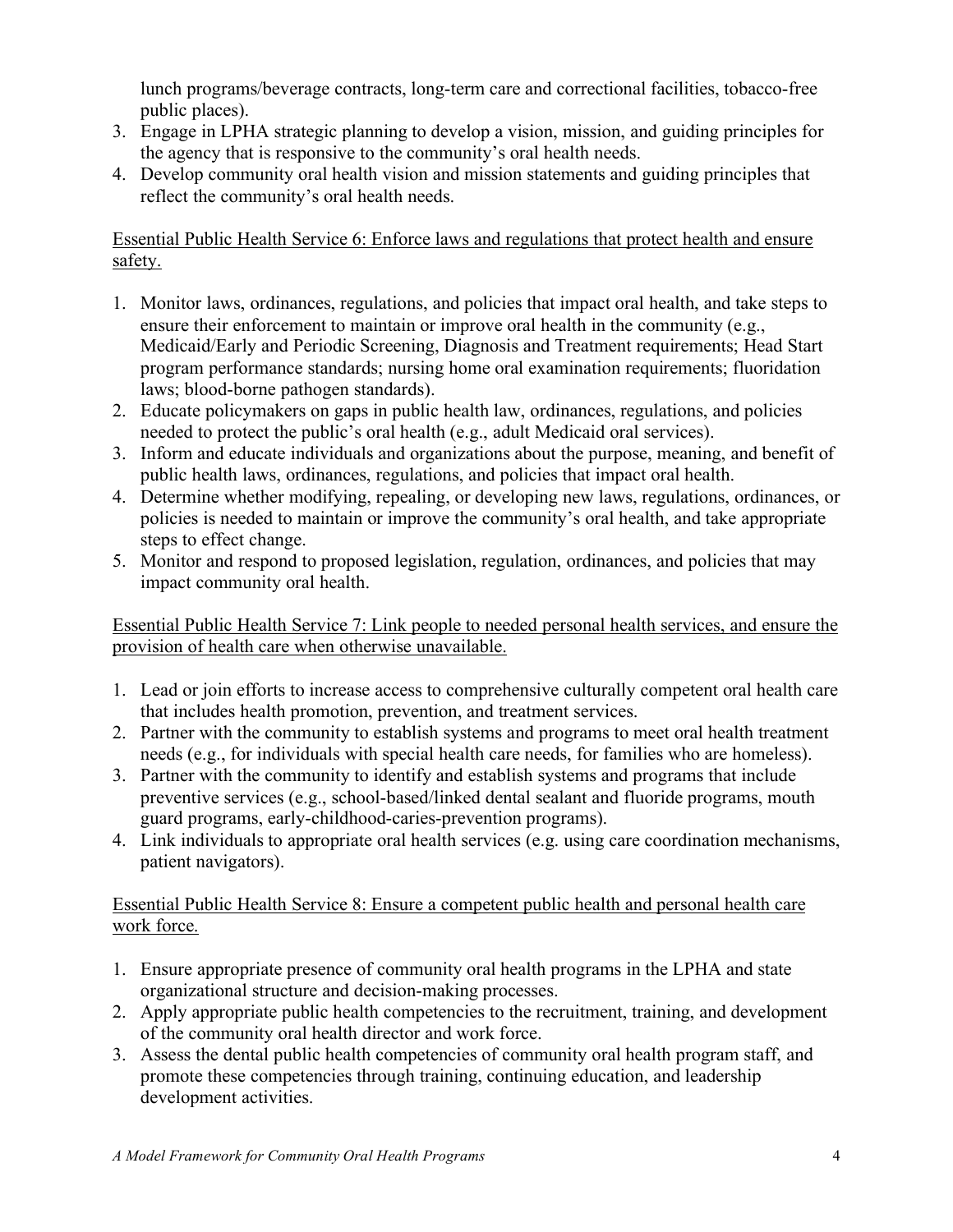- 4. Provide expertise in developing and implementing public health curricula through partnerships with academia (e.g., public health/dental/medical/allied health students,).
- 5. Provide educational experiences in community oral health for the future oral health work force.
- 6. Recruit, train, develop, and retain a diverse and culturally competent oral health work force.
- 7. Promote the use of effective oral health practices among all professionals and agencies engaged in public health interventions.
- 8. Promote the use of effective preventive services among oral health professionals and other health professionals in the community.
- 9. Provide the community oral health program work force with access to the training and resources needed to develop and maintain their competencies.
- 10. Identify and provides strategies for addressing public- and private-sector shortages in the oral health care work force (e.g., dental health professional shortage area designations, utilization of National Health Service Corps, loan repayment mechanisms).
- 11. Identify and address barriers to the utilization of oral health services (e.g., transportation, financial, health literacy, language).

## Essential Public Health Service 9: Assess effectiveness, accessibility and quality of personal and population-based health services.

- 1. Evaluate the effectiveness of strategies implemented through the comprehensive healthplanning process to achieve the identified goals for the community oral health program.
- 2. Evaluate the effectiveness and quality of all community oral health programs and activities against evidence-based criteria, and use the information to improve performance and outcomes (e.g., community oral health programs, community health centers).
- 3. Review the effectiveness of oral health interventions provided by other health professionals (e.g., physicians, nurses) and agencies (e.g., Head Start, maternal and child health, WIC).

# Essential Public Health Service 10: Research for new insights and innovative solutions to health problems.

- 1. Use current data and research findings to develop evidence-based community oral health programs.
- 2. Collaborate with researchers to actively involve the community in oral health research.
- 3. Develop research activities in a collaborative fashion so as to provide mutual benefit to all parties.
- 4. Provide data and expertise to support research that benefits the community's oral health.
- 5. Involve the community in developing, conducting, and disseminating research.
- 6. Ensure confidentiality and safety for community members participating in research.
- 7. Contribute to the evidence base of community oral health programs and the identification of best practices by sharing results of research and program evaluations.